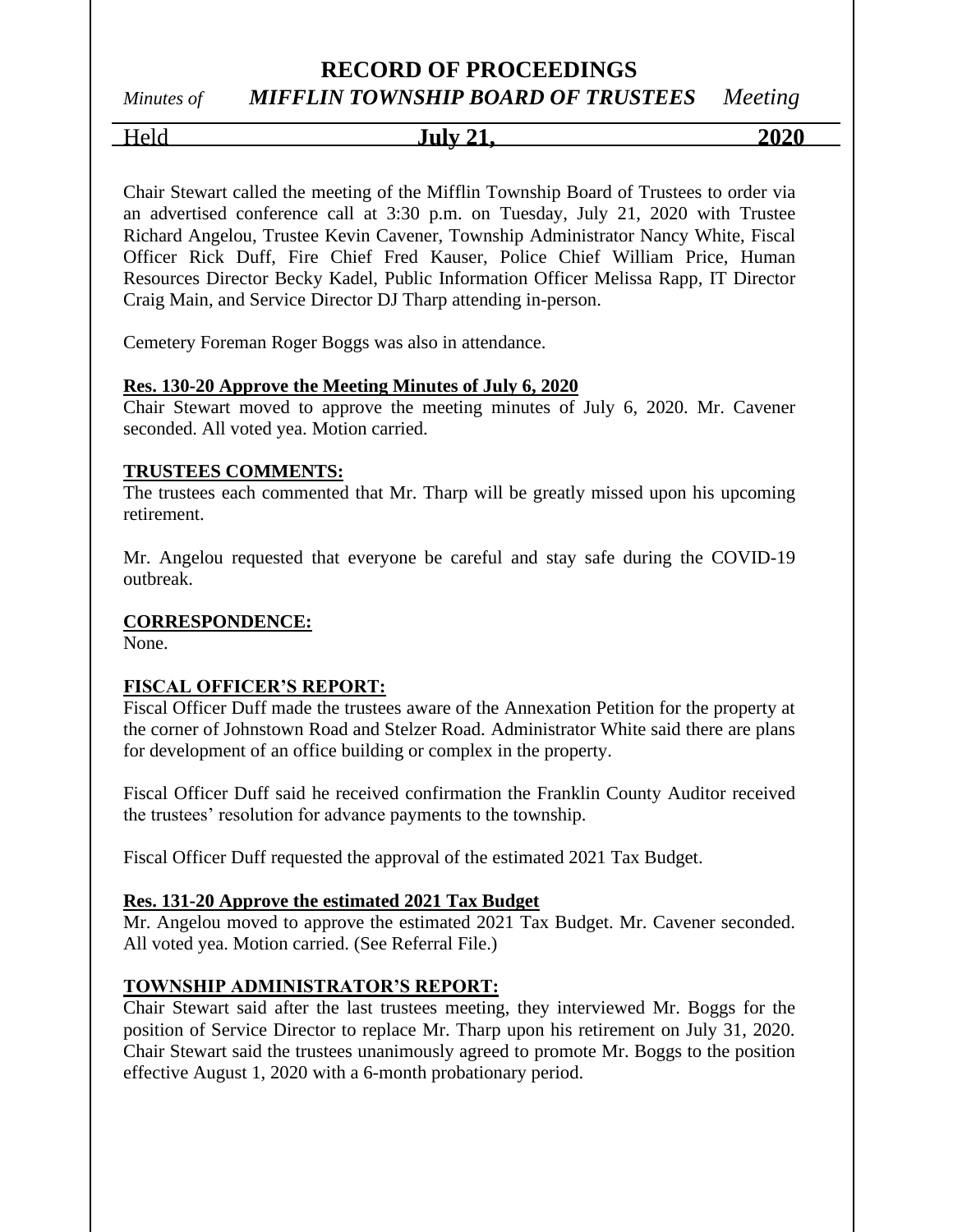*Minutes of MIFFLIN TOWNSHIP BOARD OF TRUSTEES Meeting*

| Held<br>$\sim$ | Julv <sub>21</sub> | 2020 |
|----------------|--------------------|------|
|                |                    |      |

Administrator White requested the promotion of Mr. Boggs to the position of Service Director effective August 1, 2020, at the pay rate of \$29.64 per hour with a 6-month probationary period.

### **Res. 132-20 Approve the promotion of Mr. Boggs to the position of Service Director effective August 1, 2020, at the pay rate of \$29.64 per hour with a 6-month probationary period.**

Chair Stewart moved to approve the promotion of Mr. Boggs to the position of Service Director effective August 1, 2020, at the pay rate of \$29.64 per hour with a 6-month probationary period. Mr. Angelou seconded. All voted yea. Motion carried.

Administrator White said progress is being made at the Operations Center in the Administration Suite as well as cabling and security camera installations, plus many other IT-related items. She said furniture is being selected for where there is none. Administrator White said work is also being done to ensure the reception area has ballistic resistance. She said Mr. Tharp has been working with the electrician whose doing electrical work in the walls. She said the CMAR Request for Quotation (RFQ) has been reviewed by legal counsel.

Administrator White said she is awaiting information from legal counsel as to whether Chair Stewart may approve expenditures up to \$50,000 on a regular basis. Administrator White said she did find information that the Chair could approve expenditures up to \$50,000 if an emergency has been declared, such as the pandemic, tornado, etc. She hopes to have an answer at the next meeting.

Chair Stewart told Chief Kauser that in an abundance of caution, until she receives confirmation from legal counsel, anything needing immediate approval will require an emergency meeting. The trustees committed to being available within 48 hours, allowing the necessary time to advertise, for an emergency meeting.

Mr. Cavener asked about getting temporary signage to cover the library signage at the Operations Center. Chair Stewart said new signage is contingent on several items: address change, the exact name of the building, and the incorporation of branding on the sign. Chief Kauser said once everyone is relocated to the new building the new signage will be made, taking approximately six weeks or less. Chair Stewart said if a banner is necessary in the interim, it should not be an issue and could be discussed at that time. She said Chief Kauser's project plan indicates that when we are ready to move into the building the signage will have been updated. Chief Kauser affirmed.

### **HUMAN RESOURCES:**

Ms. Kadel said the new family medical leave vendor, YourLeave, is effective July 1, 2020.

Ms. Kadel thanked the trustees for approving the purchase of Paycor's Benefits Advisor Pro. She said an implementation meeting has been scheduled for August 4, 2020. Ms.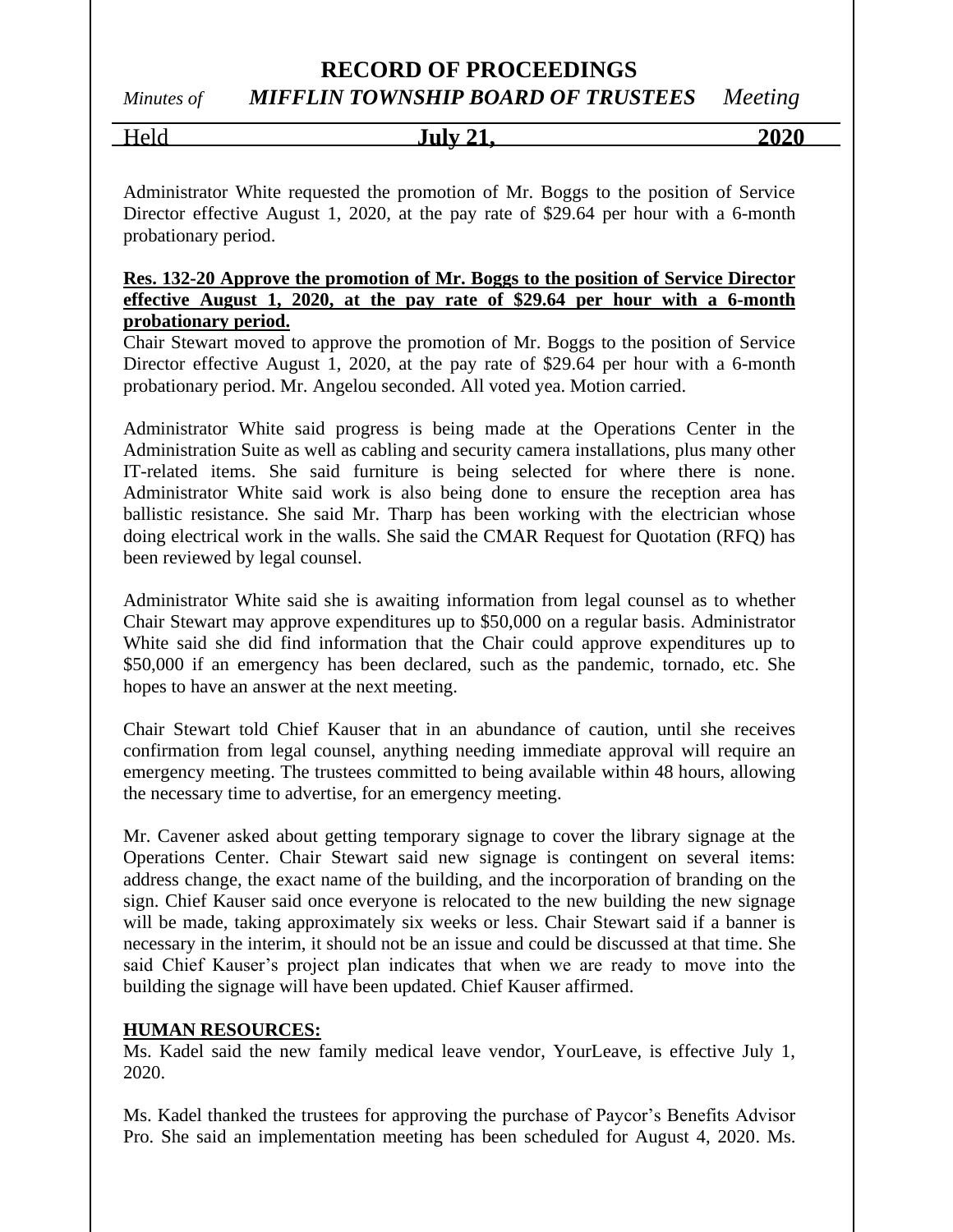# *Minutes of MIFFLIN TOWNSHIP BOARD OF TRUSTEES Meeting*

Held **July 21, 2020**

Kadel confirmed there is a mobile app. Ms. Kadel said she also purchased Paycor's onboarding platform, which is very reasonable, \$186 for the year. Paycor waived the implementation fee as well as the first three-months of premium. She said as the township enters the online HR world, this software will help with the remote processing of new hires and rehires, eliminating paperwork that has become cumbersome through the COVID-19 pandemic.

### **PUBLIC INFORMATION OFFICER:**

Ms. Rapp said considering the cancelled fire prevention open house, she will promote fire education virtually instead. Ms. Rapp shared additional logo ideas with one incorporating the words "peace, safety and welfare". (See Referral File.) Chair Stewart requested on behalf of the trustees that the "M" logo be closed on the edges. Ms. Rapp agreed to have this done by the web designer. Mr. Angelou said he thought one of the logos too closely resembled water, like Gahanna's logo. Ms. Rapp presented a one-color, two-color and three-color "M" logo. The trustees discussed adding "Est. 1811" to the logo. Chair Stewart said Ms. Rapp is getting closer to what they want for a logo; more tweaking is needed.

Ms. Rapp showed a rough draft website displaying the movement behind the home page. She showed where the drop-down menus and tabs will be located. She also showed online forms on the website. Ms. Rapp said content needs to be loaded into the website. She agreed to have a prototype to share at the August  $18<sup>th</sup>$  meeting with plans for a Labor Day launch.

Ms. Rapp said the trustees can expect to receive a media update after the next trustees meeting.

### **SERVICE:**

Mr. Tharp said the cemetery driveway has been completed. He recommended it be done again next year to help level out any uneven areas. He said it should be repeated every 3- 4 years. He said Riverside Cemetery should be done also as the drainage issues have been resolved. He said traffic at the Mifflin Cemetery has been less since the gate is used after hours. He said Riverside Cemetery traffic has stayed consistent. Mr. Tharp said the parking lot should be resealed every three years.

### **CODE:**

Mr. Tharp said several houses have been tagged. He said re-inspections are taking place this week.

### **POLICE:**

Chief Price said he will be on vacation July 31 – August 10, 2020. He said Lt. Phillips will be the acting Chief.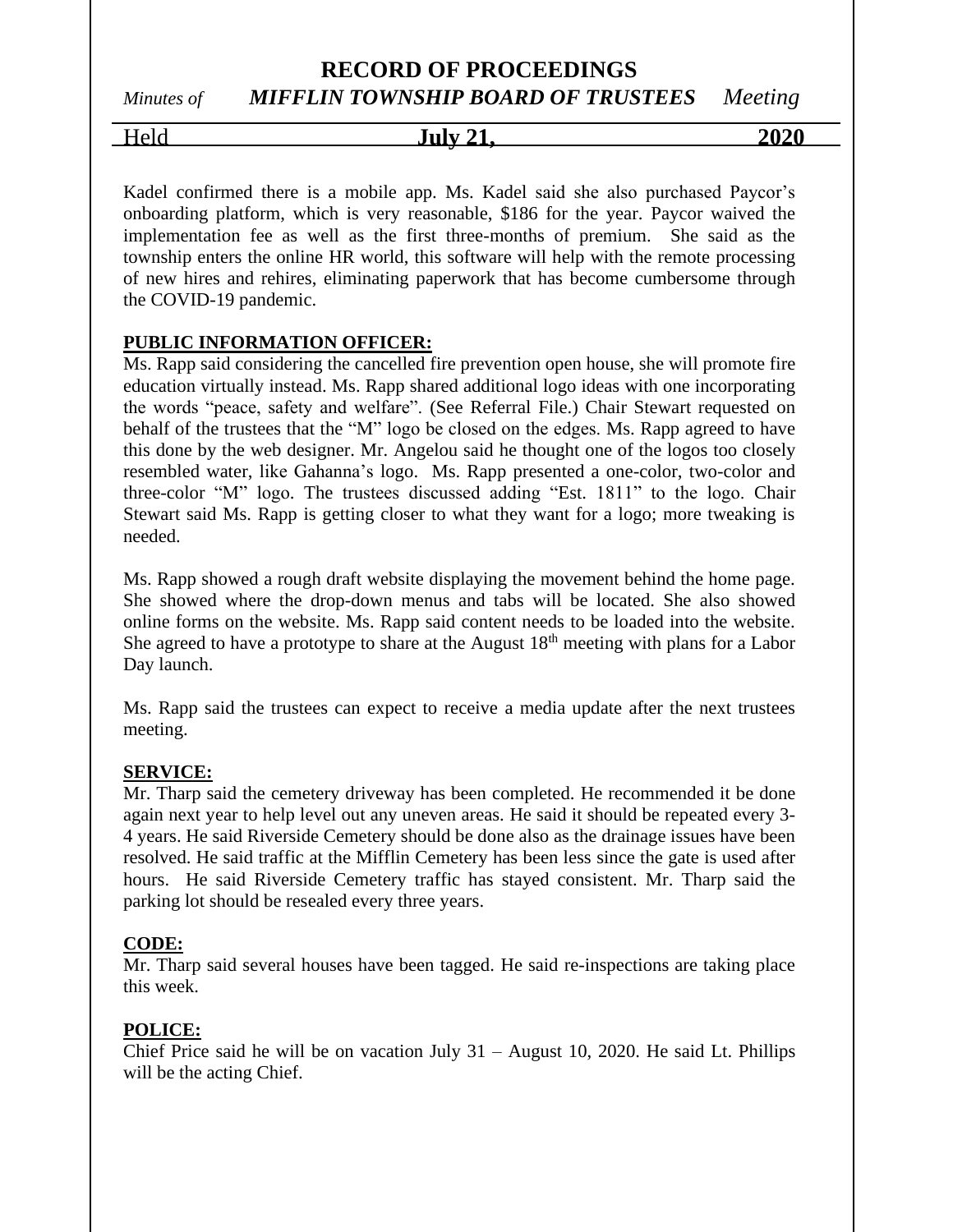# *Minutes of MIFFLIN TOWNSHIP BOARD OF TRUSTEES Meeting*

Held **July 21, 2020**

Chief Price said his department assisted the Franklin County Sheriff's Office with a barricade situation this morning where two deputies were shot. He said both deputies should recover from their injuries.

## **FIRE:**

Chief Kauser requested the approval of sick leave donation for firefighter Kovacs requiring surgery for work-related injuries.

## **Res. 133-20 Approve donation of accrued time to Firefighter Rob Kovacs.**

Mr. Angelou moved to approve the donation of accrued time to Firefighter Rob Kovacs. Mr. Cavener seconded. All voted yea. Motion carried. (See Referral File.)

Fiscal Officer Duff said although Chief Kauser had property tax levy funds advancement on the agenda, the resolution was passed last month.

Chief Kauser requested the purchase of  $3<sup>rd</sup>$  quarter EMS supplies from Bound Tree in the amount of \$26,880.69.

### **Res. 134-20 Approve the purchase of 3rd quarter EMS supplies from Bound Tree in the amount of \$26,880.69.**

Chair Stewart moved to approve the purchase of  $3<sup>rd</sup>$  quarter EMS supplies from Bound Tree in the amount of \$26,880.69. Mr. Cavener seconded. All voted yea. Motion carried. (See Referral File.)

Chief Kauser requested to temporarily relocate Mifflin Division of Police to the Fire Suite at the Operations Center after August  $1<sup>st</sup>$  for the construction of a new police and fire station. He explained why this appears to be the best option.

Chief Price said the temporary police relocation is a doable solution. He said he does not think it is a sacrifice to the employees or the citizens of the township as any part of the township can be reached safely in a reasonable amount of time. He said his officers are excited about the change.

Chief Kauser said as part of the request, the exact date of the move would be based on the completion of preparation work inside the operations center and proper public notifications and signage.

## **Res. 135-20 Approve the temporary relocation of Mifflin Division of Police to the Operations Center.**

Chair Stewart moved to approve the temporary relocation of the Mifflin Division of Police to the Operations Center. Mr. Angelou seconded. All voted yea. Motion carried.

Chief Kauser requested the agenda items be tabled: "Request for Mifflin Division of Fire to Take Possession of the Mifflin Police Building"; "Request to Approve Funds to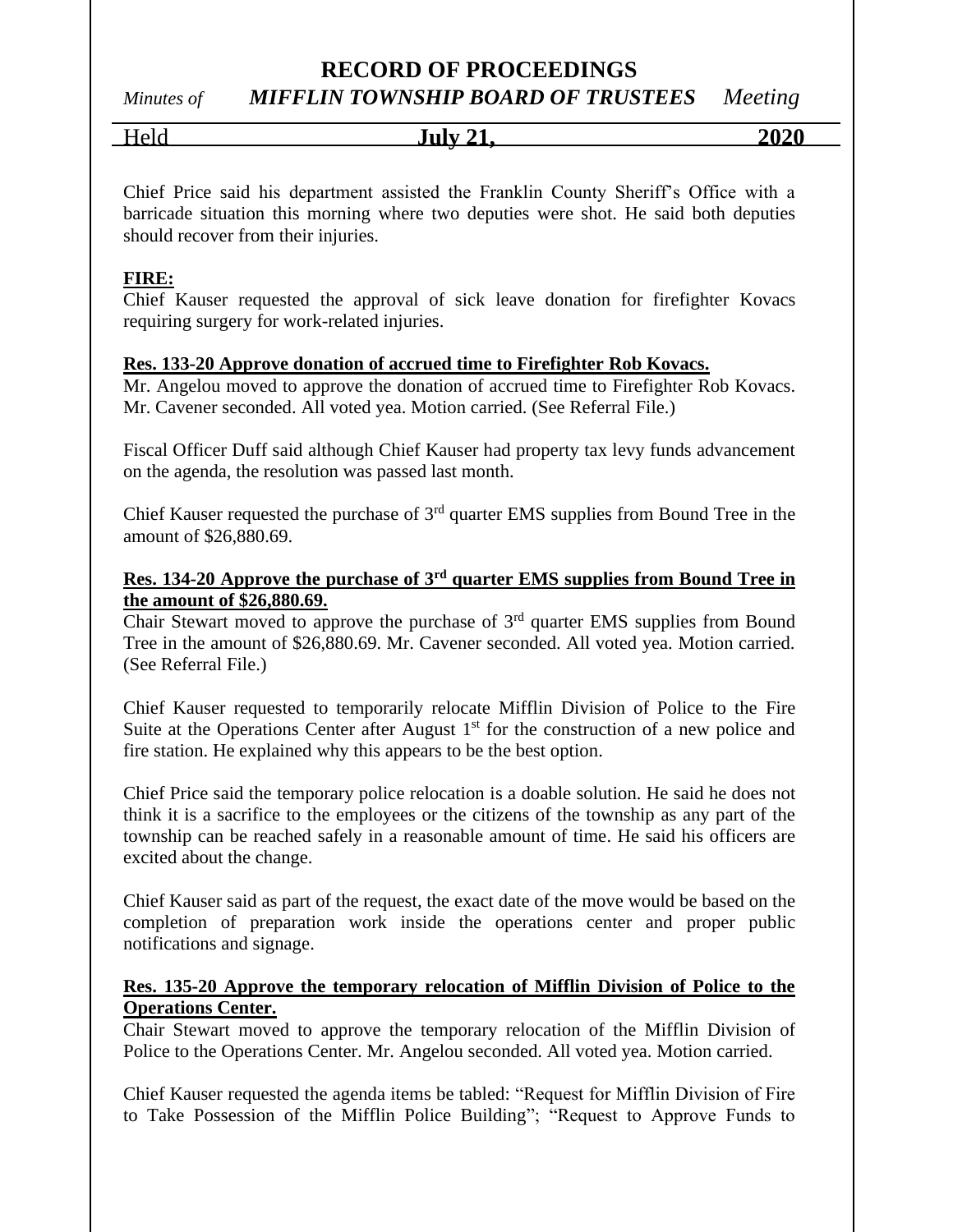*Minutes of MIFFLIN TOWNSHIP BOARD OF TRUSTEES Meeting*

| relc | $\mathrm{July}~2^{\mathrm{*}}$ | 2020 |
|------|--------------------------------|------|
|      |                                |      |

Modify Police Building for Fire Occupancy"; and "Request to Approve Funds to Construct a Post Frame Storage Building".

Chief Kauser made the administrative request to declare any parts of the existing fire station 132 that will not be transferred into the new facility as surplus. He said this includes the 80-foot radio tower, generator and switch, bay doors, HVAC systems, furnishings, and other salvageable building components as they become available during demolition.

### **Res. 136-20 Declare Surplus Fire Station 132 Building Components**

Mr. Angelou moved to declare surplus fire station 132 building components as specified by Chief Kauser. Mr. Cavener seconded. All voted yea. Motion carried. (See Referral File.)

### **OPERATIONS CENTER:**

Chief Kauser requested approval the purchase and installation of security cages for the Data Suite from Conveyer & Caster in an amount not to exceed \$13,000.00.

### **Res. 137-20 Approve the purchase and installation of security cages for the Data Suite from Conveyer & Caster in an amount not to exceed \$13,000.00.**

Mr. Cavener moved to approve the purchase and installation of security cages for the Data Suite in the amount not to exceed \$13,000.00. Chair Stewart seconded. All voted yea. Motion carried. (See Referral File.)

Chief Kauser requested approval to solicit a Construction Manager At Risk (CMAR) RFQ for the Fire/Police Station to protect and preserve its interest when managing so many types of construction projects of such size and scope. He said a construction manager at risk will watch for errors and omissions, project overruns, keep within budget while working closely with the township architect.

### **Res. 138-20 Approve the solicitation of a Construction Manager at Risk (CMAR) RFQ for the Fire/Police Station.**

Chair Stewart moved to approve the solicitation of a Construction Manager at Risk (CMAR) RFQ for the Fire/Police Station. Mr. Angelou seconded. All voted yea. Motion carried. (See Referral File.)

### **MIFFLIN DISPATCH:**

No report.

### **IT:**

Mr. Main shared his IT report handout of completed and upcoming projects. (See Referral File.)

Chair Stewart moved to enter into an Executive Session per ORC Section 121.22 (G) (1) Purpose: to consider the appointment, employment, dismissal, discipline, promotion,